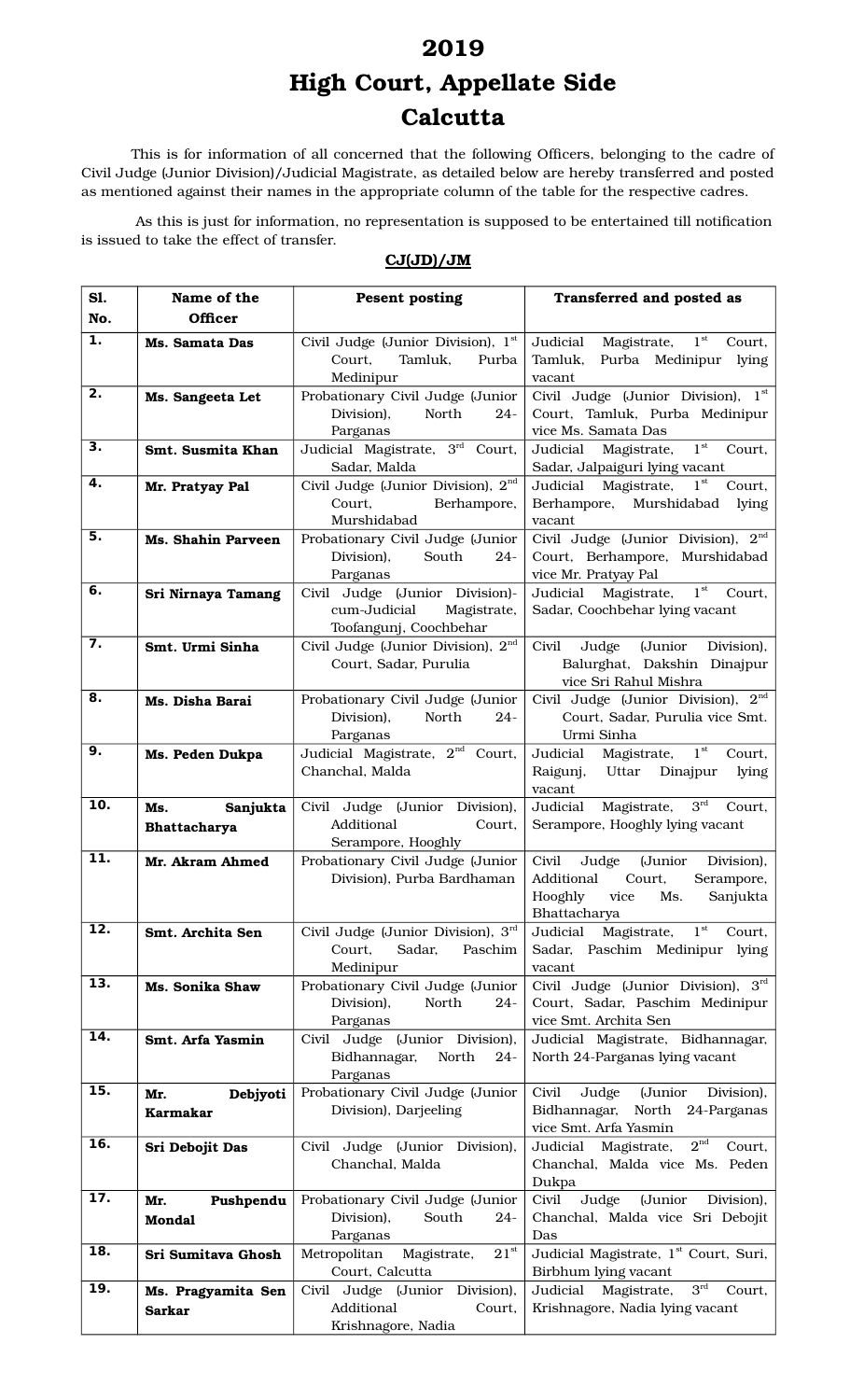| 20.               | <b>Ms. Annu Prasad</b>                 | Probationary Civil Judge (Junior<br>Division),<br>North<br>$24 -$ | Judge<br>(Junior<br>Civil<br>Division),<br>Additional<br>Court,<br>Krishnagore,                     |
|-------------------|----------------------------------------|-------------------------------------------------------------------|-----------------------------------------------------------------------------------------------------|
|                   |                                        | Parganas                                                          | Nadia vice Ms. Pragyamita Sen<br>Sarkar                                                             |
| 21.               | Arindam<br>Sri                         | Civil Judge (Junior Division), 1st                                | Metropolitan Magistrate, 10 <sup>th</sup> Court,                                                    |
|                   | Chakraborty-I                          | Court,<br>Lalbagh,<br>Murshidabad                                 | Calcutta vice Smt. Alakananda<br>Sarkar since transferred                                           |
| $\overline{22}$ . | Ms. Afshan Nawaz                       | Probationary Civil Judge (Junior                                  | Civil Judge (Junior Division), 1st                                                                  |
|                   | Warsi                                  | Division),<br>South<br>$24 -$<br>Parganas                         | Court, Lalbagh, Murshidabad vice<br>Sri Arindam Chakraborty-I                                       |
| 23.               | Sri<br>Reejit<br><b>Kumar</b>          | Judicial Magistrate, 3rd<br>Court,                                | Judicial<br>Sadar,<br>Magistrate,                                                                   |
| 24.               | Gayen<br>Sarbhanu<br>Mr.               | Arambagh, Hooghly<br>Probationary Civil Judge (Junior             | Darjeeling lying vacant<br>Civil Judge (Junior Division)-cum-                                       |
|                   | Ghoshal                                | Division),<br>North<br>$24-$                                      | Judicial<br>Magistrate,<br>Mungpoo,                                                                 |
|                   |                                        | Parganas                                                          | Darjeeling vice Sri Rupendra Nath<br><b>Bose</b>                                                    |
| 25.               | Sri<br>Rajarshi                        | Civil Judge (Junior Division), 1st                                | $3^{\text{rd}}$<br>Judicial<br>Magistrate,<br>Court,                                                |
|                   | Mukherjee                              | Court,<br>Sadar,<br>Purba<br>Bardhaman                            | Sadar,<br>Purba Bardhaman<br>lying<br>vacant                                                        |
| 26.               | Erina<br>Ms.                           | Probationary Civil Judge (Junior<br>Division), Howrah             | Civil Judge (Junior Division), 1st<br>Court, Sadar, Purba Bardhaman                                 |
|                   | Chatterjee                             |                                                                   | vice Sri Rajarshi Mukherjee                                                                         |
| $\overline{27}$ . | Ms. Sadhana Das                        | Civil Judge (Junior Division), 1st<br>Court, Sadar, Malda         | $1^{\rm st}$<br>Court,<br>Judicial Magistrate,<br>Balurghat, Dakshin Dinajpur lying                 |
|                   |                                        |                                                                   | vacant                                                                                              |
| $\overline{28}$ . | <b>Monalisa</b><br>Ms.<br>Banerjee     | Probationary Civil Judge (Junior<br>Division),<br>North<br>$24 -$ | $3^{rd}$<br>Judicial<br>Magistrate,<br>Court,<br>Arambagh, Hooghly vice Sri                         |
| 29.               |                                        | Parganas                                                          | Reejit Kumar Gayen                                                                                  |
|                   | Ms. Richa Gupta                        | Civil Judge (Junior Division),<br>Additional<br>Court,<br>Sadar,  | $3^{\rm rd}$<br>Judicial Magistrate,<br>Court,<br>Sadar, Bankura lying vacant                       |
| 30.               |                                        | Bankura                                                           |                                                                                                     |
|                   | Rahul<br>Mr.<br>Bhattacherjee          | Probationary Civil Judge (Junior<br>Division), Nadia              | Civil<br>Judge<br>(Junior<br>Division),<br>Additional Court, Sadar, Bankura<br>vice Ms. Richa Gupta |
| 31.               | Sri Rupendra Nath                      | Civil Judge (Junior Division)-                                    | Judicial Magistrate, 1st<br>Court,                                                                  |
|                   | <b>Bose</b>                            | Magistrate,<br>cum-Judicial<br>Mungpoo, Darjeeling                | Sadar, Malda lying vacant                                                                           |
| 32.               | Ms. Sneha Basu                         | Probationary Civil Judge (Junior<br>South<br>Division),<br>$24 -$ | Civil Judge (Junior Division), 1st<br>Court,<br>Sadar,<br>Malda<br>vice<br>Ms.                      |
|                   |                                        | Parganas                                                          | Sadhana Das                                                                                         |
| 33.               | Mr. Aritra Bose                        | Probationary Civil Judge (Junior<br>Division),<br>South<br>$24 -$ | Civil<br>Judge<br>(Junior Division),<br>Additional<br>Court-cum-Judicial                            |
|                   |                                        | Parganas                                                          | Magistrate, 1 <sup>st</sup> Court, Sadar, Purulia                                                   |
| 34.               | Sri Manojit Sarkar                     | Civil Judge (Junior Division), 5 <sup>th</sup>                    | lying vacant<br>Magistrate, $1st$<br>Judicial<br>Court,                                             |
|                   |                                        | Court, Alipore, South 24-<br>Parganas                             | Alipore, South 24-Parganas lying<br>vacant                                                          |
| 35.               | Dilraja<br>Mr.                         | Probationary Civil Judge (Junior                                  | Civil Judge (Junior Division), 5th                                                                  |
|                   | Chaudhary                              | Division), Darjeeling                                             | Court, Alipore, South 24-Parganas<br>vice Sri Manojit Sarkar<br>since                               |
| 36.               |                                        |                                                                   | transferred<br>$2^{\rm nd}$                                                                         |
|                   | Sri Saurabh Nandi                      | Civil Judge (Junior Division), 1st<br>Court,<br>Katwa,<br>Purba   | Judicial Magistrate,<br>Court,<br>Katwa, Purba Bardhaman vice Sk.                                   |
| 37.               | Ms. Pamela Gupta                       | Bardhaman<br>Probationary Civil Judge (Junior                     | Jafar Ali since transferred<br>Civil Judge (Junior Division), 1st                                   |
|                   |                                        | Division),<br>North<br>$24 -$                                     | Court.<br>Katwa,<br>Purba                                                                           |
|                   |                                        | Parganas                                                          | Bardhaman vice Sri Saurabh<br>Nandi since transferred                                               |
| 38.               | Ms. Sananda Hajra                      | Civil Judge (Junior Division), 3rd                                | $5^{\text{th}}$<br>Judicial Magistrate,<br>Court,                                                   |
|                   |                                        | Additional Court, Alipore,<br>South 24-Parganas                   | South<br>Alipore,<br>24-Parganas<br>Sachindra<br>vice<br>Sri<br>Mohan                               |
| 39.               | Ms. Sonia Saraf                        | Probationary Civil Judge (Junior                                  | Bhowmick since transferred<br>Civil Judge (Junior Division), $3^{\frac{rd}{}}$                      |
|                   |                                        | Division), Purba Bardhaman                                        | Court,<br>Additional<br>Alipore,                                                                    |
|                   |                                        |                                                                   | South 24-Parganas vice Ms.<br>Sananda<br>Hajra<br>since                                             |
| 40.               |                                        | $10^{\text{th}}$                                                  | transferred                                                                                         |
|                   | Alakananda<br>Smt.<br><b>Sarkar</b>    | Metropolitan Magistrate,<br>Court, Calcutta                       | Metropolitan Magistrate, 9 <sup>th</sup> Court,<br>Calcutta vice lying vacant                       |
| 41.               |                                        | Civil Judge (Junior Division), 2 <sup>nd</sup>                    | $3^{\text{rd}}$<br>Magistrate,<br>Judicial<br>Court,                                                |
|                   | Smt.<br><b>Sremoyee</b><br>Chakraborty | Court, Sadar, Malda                                               | Sadar, Malda vice Smt. Susmita                                                                      |
|                   |                                        |                                                                   | Khan since transferred                                                                              |